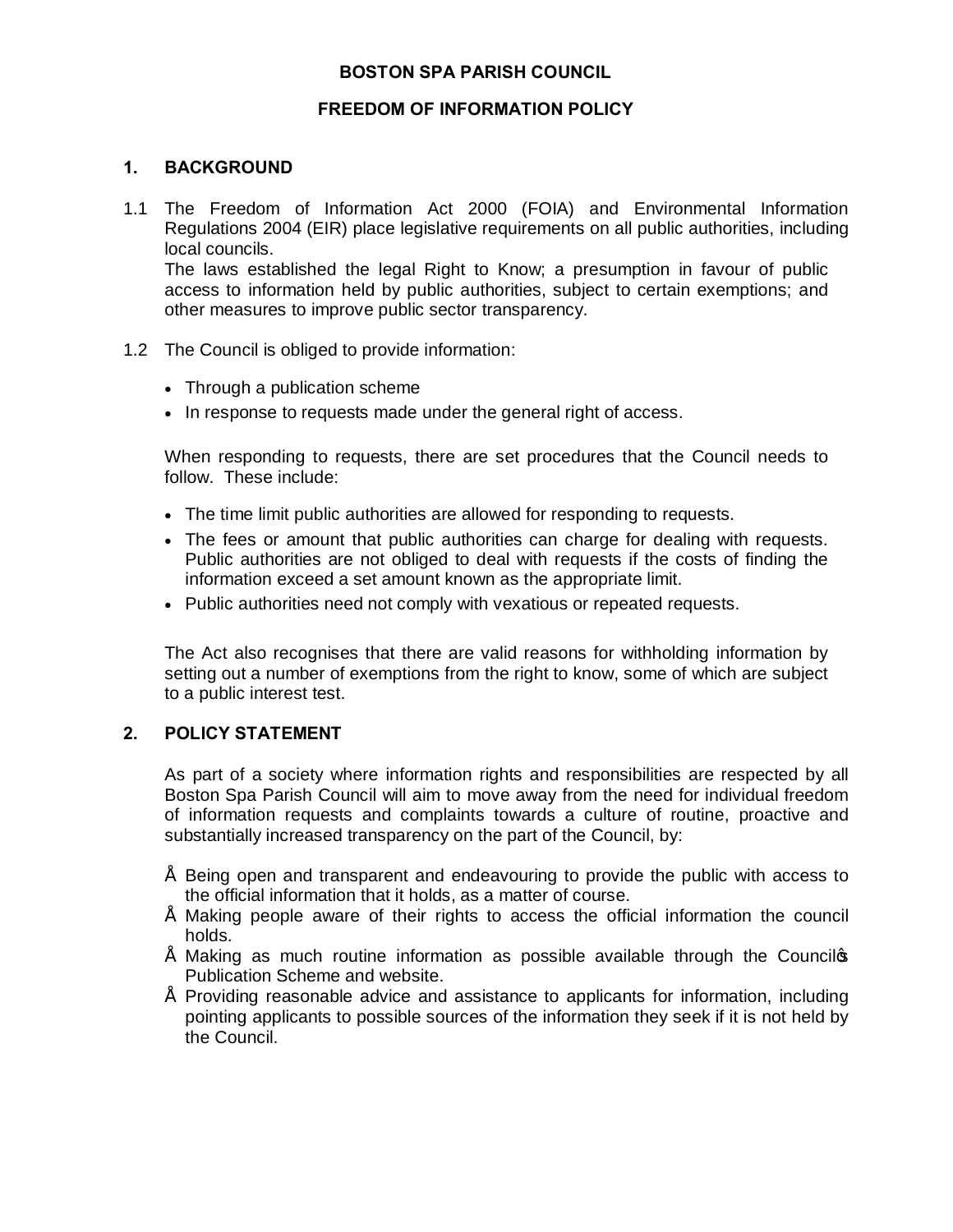# **3. DEALING WITH REQUESTS FOR INFORMATION**

- 3.1 Members of the public have a general right of access to information held by Boston Spa Parish Council, specifically:
	- · To be told whether or not the information is held by the Council and
	- · If it is, to have the information communicated to them.

Note: There are certain exemptions and limitations to this general right, but just because a document is marked %Confidential+ does not automatically mean that it is exempt information, although it may be covered by certain exemptions. Each case will be dealt with on its merits.

- 3.2 Requests for information must be in writing, must give the applicanto name and return address and must describe the information requested in such a way that we are able to locate it. A written request includes an e-mail. (For environmental information, the request does not have to be in writing.)
- 3.3 All requests for information will be logged on a record sheet.
- 3.4 Receipt will be acknowledged but if it is possible to respond with the information requested, this will be done instead. If further information is required in order to locate the information requested, this will be undertaken as quickly as possible.
- 3.5 All correspondence, phone calls, e-mails etc., that follow the original request will be recorded.
- 3.6 The Council has 20 working days in which to deal with a request for information. If it is not clear what information is required, the 20 day period does not begin until clarification is received from the applicant as to exactly what is required. (For environmental information the response period is extended to 40 working days for information that is complex and bulky.)
- 3.7 A charge will be made for the photocopying of information requested as follows:
	- $\degree$  20p per single A4 size sheet
	- $"$  Additionally, postage will be charged at cost.
	- If the cost of finding, sorting and editing the information requested is more than  $£450$ then, under the FOI Act, the Council does not have to provide the information. (Under EIR, environmental information cannot be refused on the grounds of cost)
- 3.8 Any request for information that is not contained in the Publication Scheme will be passed to the Council Clerk to deal with under the FOI Act. A certain amount of guidance on dealing with requests is held by the Clerk, but it may be necessary that further specific quidance will be required from the Information Commissioner<sup>®</sup> Office.
- 3.9 The applicant will be kept informed at all stages of the process of supplying the information requested, particularly if it is a complex request, when guidance may have to be sought from other agencies.
- 3.10 If a request is refused, the refusal notice will give the reasons for refusing the request and advise the applicant as to their rights of appeal. both internally by way of a complaint and, following that, by way of an appeal to the Information Commissioner.